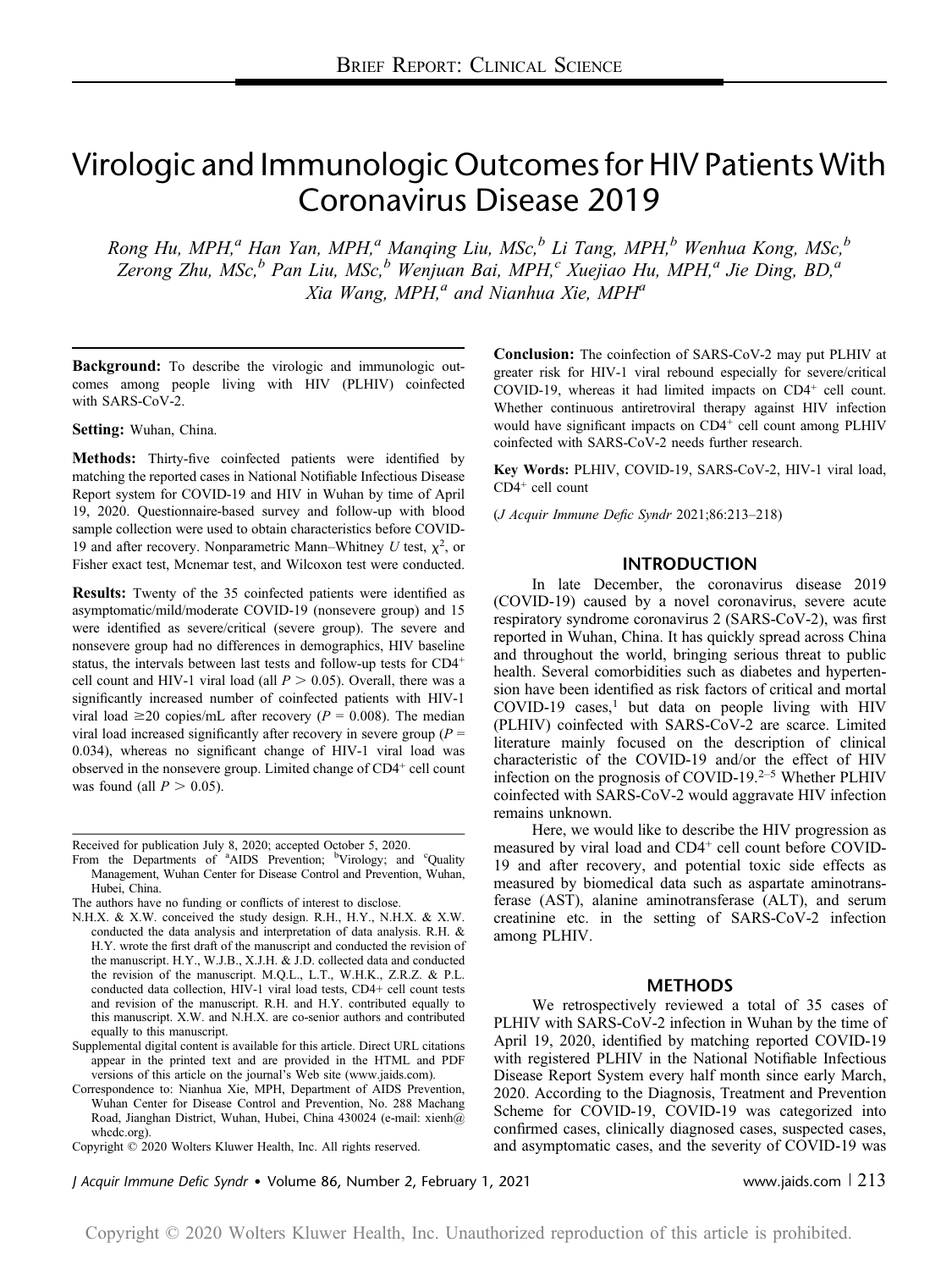categorized into mild, moderate, severe, or critical.6,7 In this study, we only included PLHIV with confirmed COVID-19, clinically diagnosed COVID-19, and asymptomatic COVID-19. Considering the small number of patients in different severity, the severe/critical COVID-19 were classified into severe group and asymptomatic/mild/moderate COVID-19 were classified into nonsevere group.

Demographical data and baseline HIV status were extracted from the National Notifiable Infectious Disease Report System. Considering the regular follow-up of at least once a year for HIV-1 viral load and  $CD4<sup>+</sup>$  cell count among PLHIV, patients' last HIV-1 viral load and CD4<sup>+</sup> cell count in 2019, namely the tests within previous 12 months in 2019, were extracted as the data before COVID-19. A tele-survey on COVID-19-related clinical and epidemiological information was conducted in local Centers for Disease Control and Prevention (CDCs) from March 10 to April 22, 2020. Subsequent follow-up by questionnaire survey and blood sample collection was conducted in local CDCs from May 18 to May 19, 2020. Follow-up questionnaire survey mainly included information regarding history of comorbidities, alcohol consumption, smoking, and antiretroviral therapy (ART) discontinuation in the epidemic period. Alcohol consumption was generally classified as ever and current, abstainer, and never according to a meta-analysis on alcohol consumption and risk of dementia.<sup>8</sup> Smoking was defined as ever and current, ex/former, and never, the most commonly used categories summarized in a meta-analysis on smoking and risk of pneumonia.<sup>9</sup> ART discontinuation was measured by asking a question of "whether you had a history of discontinuing ART for at least 3 days since December, 2019." Blood samples were tested for HIV-1 viral load, CD4<sup>+</sup> cell count, biochemical data related to toxic side effects of ART against HIV infection, and antibody seroactivity against SARS-CoV-2 in the laboratory in Wuhan CDC. The lower limit of HIV-1 viral load detection was 20 copies/mL.

Continuous and categorical data were presented as medians with interquartile ranges (IQRs) and absolute numbers with percentages, respectively. The differences of demographics, baseline HIV status, and clinical findings related to COVID-19 among different groups were tested by nonparametric Mann–Whitney U test and  $\chi^2$  or Fisher exact test. The differences of HIV-1 viral load, CD4 cell count, and biochemical data related to toxic side effects of ART before COVID-19 and after recovery were tested by McNemar test and Wilcoxon test.  $P < 0.05$  was considered as level of significance. Analyses were performed using SPSS version 22.0 and R version 3.5.2.

Ethical approval was obtained from the Institutional Review Board of Wuhan Center for Disease Control and Prevention (WHCDCIRB-K-2020016). Oral and written informed consents were obtained for subjects willing to participate in tele-survey and follow-up study, respectively.

# RESULTS

The detailed participant recruitment and survey could be seen in Figure 1, Supplemental Digital Content, http://links.lww.com/QAI/B558. The loss to follow-up rate was 15.2%.

# **Demographics**

The median age of PLHIV coinfected with SARS-CoV-2 was 52.0 (IQR, 36.0–57.0) years, 33 (94.3%) were men. The most commonly reported comorbidities were hypertension (25.0%) and diabetes (10.7%). Most participants reported alcohol consumption and smoking in the never category (71.4% and 67.9% respectively; Table 1).

Among the 35 subjects, 20 were identified as asymptomatic/mild/moderate COVID-19 (nonsevere group) and 15 were severe/critical COVID-19 (severe group). Age, gender, history of comorbidities, alcohol consumption, and smoking were all evenly distributed between severe and nonsevere group (all  $P > 0.05$ ).

# Baseline HIV Status

The identified coinfected cases have been living with HIV for 70.0 (IQR, 42.0–91.0) months at onset of COVID-19. Fifteen (42.9%) of them have progressed into AIDS stage. Thirty-four (97.1%) were on ART against HIV infection before onset of COVID-19 and the median duration from ART initiation to onset of COVID-19 was 61.0 months (IQR, 34.0–80.0). One patient (2.9%) initiated ART at the onset of COVID-19. Four PLHIV (14.3%) reported not on ART for at least 3 days since December, 2019, among which 1/4 reported the reason of city lockdown in COVID-19 epidemic, 2/4 of under COVID-19 treatment, and 1/4 of toxic side effects of ART. ART regimens mainly included the combined use of nucleoside reverse transcriptase inhibitors and non-nucleoside reverse transcriptase inhibitors (32/35, 91.4%). Only 3/35 included the use of protease inhibitors or integrase inhibitors (Table 1).

There were no statistically significant differences of duration of HIV infection ( $P = 0.199$ ) and ART against HIV infection ( $P = 0.111$ ) between severe and nonsevere groups (Table 1).

### Clinical Findings Related to COVID-19

Twenty-one of 35 subjects were confirmed cases, 3/35 were asymptomatic cases, and 11/35 were clinically diagnosed cases. A total of 24 COVID-19 cases, namely the confirmed cases and asymptomatic cases, tested positive for SARS-CoV-2 viral RNA in respiratory samples at their diagnosis. At follow-up, 1/28 tested positive for SARS-CoV-2 IgM antibody, and 22/28 tested positive for SARS-CoV-2 IgG antibody (Table 1).

Most of the enrolled COVID-19 cases were identified in January, 2020 (71.4%) and February, 2020 (22.9%). The most common symptoms were fever (25/35, 71.4%), dry cough (13/ 35, 37.1%), and shortness of breath (8/35, 22.9%). The severe group was significantly more likely to have shortness of breath than the nonsevere group (40.0% vs. 10.0%,  $P = 0.051$ ). The median time from symptoms onset to medical visit were 6.0 (IQR, 1.0–8.0) days. Twenty-nine (82.9%) reported to have history of hospital stay, among which 4 were admitted to and

214 <sup>|</sup> www.jaids.com Copyright © 2020 Wolters Kluwer Health, Inc. All rights reserved.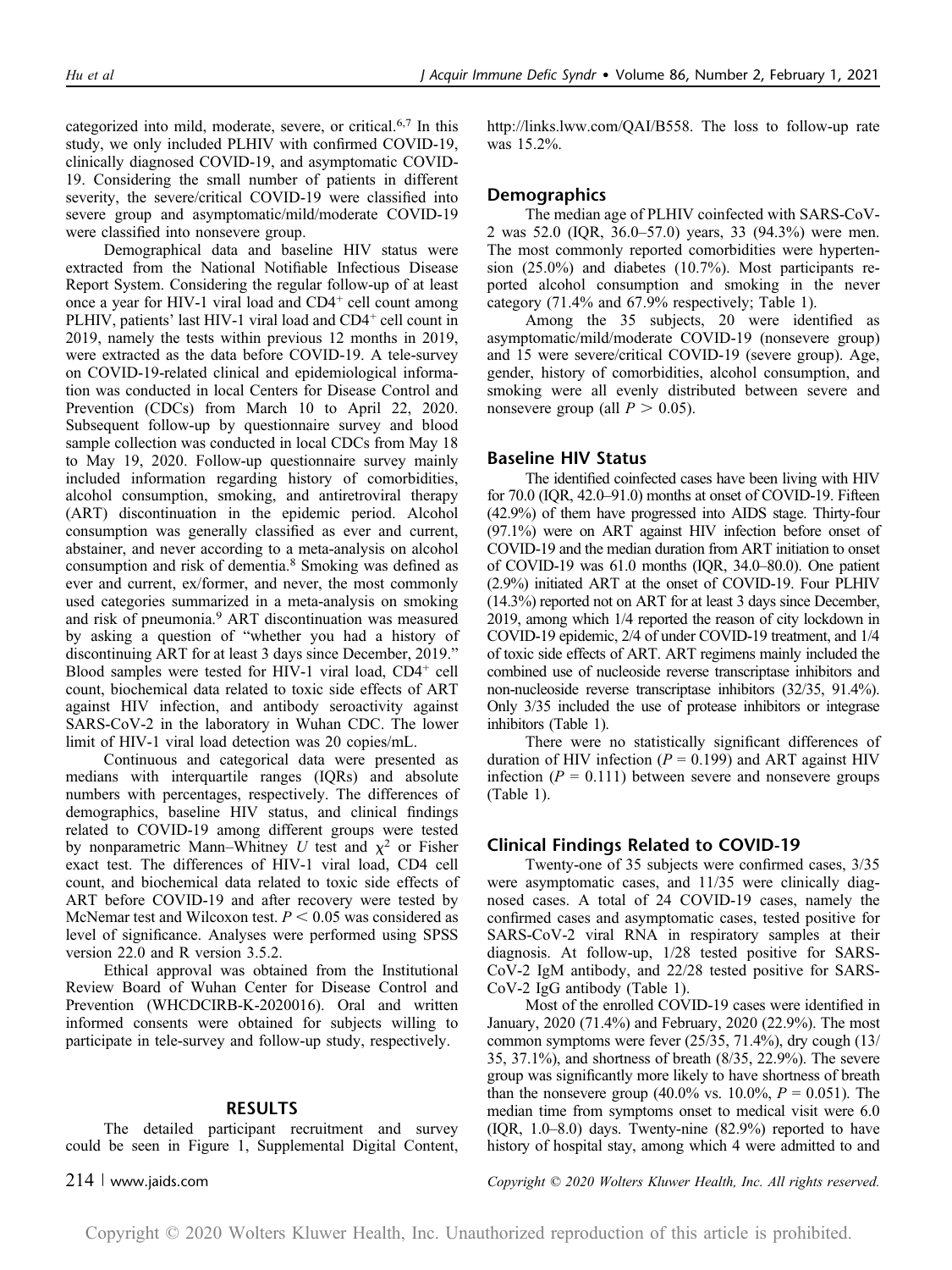|            | TABLE 1. Demographics, Baseline HIV Status, and Clinical Findings Related to COVID-19 Among HIV Patients Coinfected With |  |  |  |  |
|------------|--------------------------------------------------------------------------------------------------------------------------|--|--|--|--|
| SARS-COV-2 |                                                                                                                          |  |  |  |  |

| 55.0 $(44.0 - 63.0)$<br>Age, median (IQR), yrs<br>$52.0(36.0-57.0)$<br>$50.5(33.3 - 57.0)$<br>Gender<br>Female<br>$2(5.7\%)$<br>$1(5.0\%)$<br>$1(6.7\%)$<br>Male<br>33 (94.3%)<br>19 (95.0%)<br>14 (93.3%)<br>History of comorbidities (n/%)*<br>Pulmonary disease<br>$2(7.1\%)$<br>$1(6.7\%)$<br>$1(7.7\%)$<br>Tuberculosis<br>$2(7.1\%)$<br>$1(6.7\%)$<br>$1(7.7\%)$<br>Hypertension<br>$7(25.0\%)$<br>4(26.7%)<br>$3(23.1\%)$<br>Diabetes<br>$2(15.4\%)$<br>$3(10.7\%)$<br>$1(6.7\%)$<br><b>HBV</b><br>$2(6.7\%)$<br>$2(11.8\%)$<br>$0(0.0\%)$<br><b>HCV</b><br>$0(0.0\%)$<br>$0(0.0\%)$<br>$0(0.0\%)$<br>$1.0(0.0-1.5)$<br>Comorbidities per patient, n*<br>$1.0(0.0-1.8)$<br>$1.0(0.0-2.0)$<br>Alcohol consumption*<br>Ever and current<br>$5(17.9\%)$<br>$3(20.0\%)$<br>$2(15.4\%)$<br>$1(6.7\%)$<br>Abtainer<br>$3(10.7\%)$<br>$2(15.4\%)$<br>$9(69.2\%)$<br>Never<br>20 (71.4%)<br>$11(73.3\%)$<br>Smoking*<br>Ever and current<br>$4(14.3\%)$<br>$2(13.3\%)$<br>$2(15.4\%)$<br>Former<br>$5(17.9\%)$<br>4(26.7%)<br>1(7.7%)<br>Never<br>$9(60.0\%)$<br>19 (67.9%)<br>$10(76.9\%)$<br>87.0 (47.0-106.0)<br>Time elapse since HIV diagnosis, mo<br>$70.0 (42.0 - 91.0)$<br>$62.0(38.3 - 84.5)$<br>Interval between tests for HIV viral load, mo*<br>12.0 $(9.0-14.0)$<br>$10.0 (9.0 - 13.0)$<br>$14.0(9.3-15.5)$<br>Interval between tests for CD4+ cell count, mo*<br>$9.0(6.0-12.0)$<br>$9.0(8.0-11.0)$<br>$8.0(6.0-13.8)$<br>Severity of HIV infection<br>HIV<br>$20(57.1\%)$<br>$9(60.0\%)$<br>11 $(55.0\%)$<br><b>AIDS</b><br>15 (42.9%)<br>$9(45.0\%)$<br>$6(40.0\%)$<br>Time elapse since ART, mo<br>$61.0(34.0 - 80.0)$<br>49.0 $(23.8 - 69.3)$<br>$70.5(42.3 - 87.0)$<br>Current ART-regimen $(n/\%)$<br>AZT/ABC+3 TC+EFV/NVP<br>16(45.7%)<br>$8(40.0\%)$<br>$8(53.3\%)$<br>$5(33.3\%)$<br>TDF+3 TC/FTC+EFV/NVP/RPV<br>16(45.7%)<br>11 $(55.0\%)$<br>TDF+3 TC+DTG/LPV/r<br>$3(8.6\%)$<br>$1(5.0\%)$<br>$2(13.3\%)$<br>ART discontinuation $(n\frac{9}{6})^*$ | 0.277<br>1.000<br>1.000<br>1.000<br>0.583<br>0.492<br>$\sqrt{2}$ |
|------------------------------------------------------------------------------------------------------------------------------------------------------------------------------------------------------------------------------------------------------------------------------------------------------------------------------------------------------------------------------------------------------------------------------------------------------------------------------------------------------------------------------------------------------------------------------------------------------------------------------------------------------------------------------------------------------------------------------------------------------------------------------------------------------------------------------------------------------------------------------------------------------------------------------------------------------------------------------------------------------------------------------------------------------------------------------------------------------------------------------------------------------------------------------------------------------------------------------------------------------------------------------------------------------------------------------------------------------------------------------------------------------------------------------------------------------------------------------------------------------------------------------------------------------------------------------------------------------------------------------------------------------------------------------------------------------------------------------------------------------------------------------------------------------------------------------------------------------------------------------------------------------------------------------------------------------------------------------|------------------------------------------------------------------|
|                                                                                                                                                                                                                                                                                                                                                                                                                                                                                                                                                                                                                                                                                                                                                                                                                                                                                                                                                                                                                                                                                                                                                                                                                                                                                                                                                                                                                                                                                                                                                                                                                                                                                                                                                                                                                                                                                                                                                                              | 1.000                                                            |
|                                                                                                                                                                                                                                                                                                                                                                                                                                                                                                                                                                                                                                                                                                                                                                                                                                                                                                                                                                                                                                                                                                                                                                                                                                                                                                                                                                                                                                                                                                                                                                                                                                                                                                                                                                                                                                                                                                                                                                              |                                                                  |
|                                                                                                                                                                                                                                                                                                                                                                                                                                                                                                                                                                                                                                                                                                                                                                                                                                                                                                                                                                                                                                                                                                                                                                                                                                                                                                                                                                                                                                                                                                                                                                                                                                                                                                                                                                                                                                                                                                                                                                              |                                                                  |
|                                                                                                                                                                                                                                                                                                                                                                                                                                                                                                                                                                                                                                                                                                                                                                                                                                                                                                                                                                                                                                                                                                                                                                                                                                                                                                                                                                                                                                                                                                                                                                                                                                                                                                                                                                                                                                                                                                                                                                              |                                                                  |
|                                                                                                                                                                                                                                                                                                                                                                                                                                                                                                                                                                                                                                                                                                                                                                                                                                                                                                                                                                                                                                                                                                                                                                                                                                                                                                                                                                                                                                                                                                                                                                                                                                                                                                                                                                                                                                                                                                                                                                              |                                                                  |
|                                                                                                                                                                                                                                                                                                                                                                                                                                                                                                                                                                                                                                                                                                                                                                                                                                                                                                                                                                                                                                                                                                                                                                                                                                                                                                                                                                                                                                                                                                                                                                                                                                                                                                                                                                                                                                                                                                                                                                              |                                                                  |
|                                                                                                                                                                                                                                                                                                                                                                                                                                                                                                                                                                                                                                                                                                                                                                                                                                                                                                                                                                                                                                                                                                                                                                                                                                                                                                                                                                                                                                                                                                                                                                                                                                                                                                                                                                                                                                                                                                                                                                              |                                                                  |
|                                                                                                                                                                                                                                                                                                                                                                                                                                                                                                                                                                                                                                                                                                                                                                                                                                                                                                                                                                                                                                                                                                                                                                                                                                                                                                                                                                                                                                                                                                                                                                                                                                                                                                                                                                                                                                                                                                                                                                              |                                                                  |
|                                                                                                                                                                                                                                                                                                                                                                                                                                                                                                                                                                                                                                                                                                                                                                                                                                                                                                                                                                                                                                                                                                                                                                                                                                                                                                                                                                                                                                                                                                                                                                                                                                                                                                                                                                                                                                                                                                                                                                              |                                                                  |
|                                                                                                                                                                                                                                                                                                                                                                                                                                                                                                                                                                                                                                                                                                                                                                                                                                                                                                                                                                                                                                                                                                                                                                                                                                                                                                                                                                                                                                                                                                                                                                                                                                                                                                                                                                                                                                                                                                                                                                              |                                                                  |
|                                                                                                                                                                                                                                                                                                                                                                                                                                                                                                                                                                                                                                                                                                                                                                                                                                                                                                                                                                                                                                                                                                                                                                                                                                                                                                                                                                                                                                                                                                                                                                                                                                                                                                                                                                                                                                                                                                                                                                              |                                                                  |
|                                                                                                                                                                                                                                                                                                                                                                                                                                                                                                                                                                                                                                                                                                                                                                                                                                                                                                                                                                                                                                                                                                                                                                                                                                                                                                                                                                                                                                                                                                                                                                                                                                                                                                                                                                                                                                                                                                                                                                              | 0.749                                                            |
|                                                                                                                                                                                                                                                                                                                                                                                                                                                                                                                                                                                                                                                                                                                                                                                                                                                                                                                                                                                                                                                                                                                                                                                                                                                                                                                                                                                                                                                                                                                                                                                                                                                                                                                                                                                                                                                                                                                                                                              |                                                                  |
|                                                                                                                                                                                                                                                                                                                                                                                                                                                                                                                                                                                                                                                                                                                                                                                                                                                                                                                                                                                                                                                                                                                                                                                                                                                                                                                                                                                                                                                                                                                                                                                                                                                                                                                                                                                                                                                                                                                                                                              | 0.741                                                            |
|                                                                                                                                                                                                                                                                                                                                                                                                                                                                                                                                                                                                                                                                                                                                                                                                                                                                                                                                                                                                                                                                                                                                                                                                                                                                                                                                                                                                                                                                                                                                                                                                                                                                                                                                                                                                                                                                                                                                                                              |                                                                  |
|                                                                                                                                                                                                                                                                                                                                                                                                                                                                                                                                                                                                                                                                                                                                                                                                                                                                                                                                                                                                                                                                                                                                                                                                                                                                                                                                                                                                                                                                                                                                                                                                                                                                                                                                                                                                                                                                                                                                                                              |                                                                  |
|                                                                                                                                                                                                                                                                                                                                                                                                                                                                                                                                                                                                                                                                                                                                                                                                                                                                                                                                                                                                                                                                                                                                                                                                                                                                                                                                                                                                                                                                                                                                                                                                                                                                                                                                                                                                                                                                                                                                                                              |                                                                  |
|                                                                                                                                                                                                                                                                                                                                                                                                                                                                                                                                                                                                                                                                                                                                                                                                                                                                                                                                                                                                                                                                                                                                                                                                                                                                                                                                                                                                                                                                                                                                                                                                                                                                                                                                                                                                                                                                                                                                                                              | 0.399                                                            |
|                                                                                                                                                                                                                                                                                                                                                                                                                                                                                                                                                                                                                                                                                                                                                                                                                                                                                                                                                                                                                                                                                                                                                                                                                                                                                                                                                                                                                                                                                                                                                                                                                                                                                                                                                                                                                                                                                                                                                                              |                                                                  |
|                                                                                                                                                                                                                                                                                                                                                                                                                                                                                                                                                                                                                                                                                                                                                                                                                                                                                                                                                                                                                                                                                                                                                                                                                                                                                                                                                                                                                                                                                                                                                                                                                                                                                                                                                                                                                                                                                                                                                                              |                                                                  |
|                                                                                                                                                                                                                                                                                                                                                                                                                                                                                                                                                                                                                                                                                                                                                                                                                                                                                                                                                                                                                                                                                                                                                                                                                                                                                                                                                                                                                                                                                                                                                                                                                                                                                                                                                                                                                                                                                                                                                                              | 0.199                                                            |
|                                                                                                                                                                                                                                                                                                                                                                                                                                                                                                                                                                                                                                                                                                                                                                                                                                                                                                                                                                                                                                                                                                                                                                                                                                                                                                                                                                                                                                                                                                                                                                                                                                                                                                                                                                                                                                                                                                                                                                              | 0.133                                                            |
|                                                                                                                                                                                                                                                                                                                                                                                                                                                                                                                                                                                                                                                                                                                                                                                                                                                                                                                                                                                                                                                                                                                                                                                                                                                                                                                                                                                                                                                                                                                                                                                                                                                                                                                                                                                                                                                                                                                                                                              | 0.833                                                            |
|                                                                                                                                                                                                                                                                                                                                                                                                                                                                                                                                                                                                                                                                                                                                                                                                                                                                                                                                                                                                                                                                                                                                                                                                                                                                                                                                                                                                                                                                                                                                                                                                                                                                                                                                                                                                                                                                                                                                                                              |                                                                  |
|                                                                                                                                                                                                                                                                                                                                                                                                                                                                                                                                                                                                                                                                                                                                                                                                                                                                                                                                                                                                                                                                                                                                                                                                                                                                                                                                                                                                                                                                                                                                                                                                                                                                                                                                                                                                                                                                                                                                                                              | 1.000                                                            |
|                                                                                                                                                                                                                                                                                                                                                                                                                                                                                                                                                                                                                                                                                                                                                                                                                                                                                                                                                                                                                                                                                                                                                                                                                                                                                                                                                                                                                                                                                                                                                                                                                                                                                                                                                                                                                                                                                                                                                                              |                                                                  |
|                                                                                                                                                                                                                                                                                                                                                                                                                                                                                                                                                                                                                                                                                                                                                                                                                                                                                                                                                                                                                                                                                                                                                                                                                                                                                                                                                                                                                                                                                                                                                                                                                                                                                                                                                                                                                                                                                                                                                                              | 0.111                                                            |
|                                                                                                                                                                                                                                                                                                                                                                                                                                                                                                                                                                                                                                                                                                                                                                                                                                                                                                                                                                                                                                                                                                                                                                                                                                                                                                                                                                                                                                                                                                                                                                                                                                                                                                                                                                                                                                                                                                                                                                              |                                                                  |
|                                                                                                                                                                                                                                                                                                                                                                                                                                                                                                                                                                                                                                                                                                                                                                                                                                                                                                                                                                                                                                                                                                                                                                                                                                                                                                                                                                                                                                                                                                                                                                                                                                                                                                                                                                                                                                                                                                                                                                              | 0.381                                                            |
|                                                                                                                                                                                                                                                                                                                                                                                                                                                                                                                                                                                                                                                                                                                                                                                                                                                                                                                                                                                                                                                                                                                                                                                                                                                                                                                                                                                                                                                                                                                                                                                                                                                                                                                                                                                                                                                                                                                                                                              |                                                                  |
|                                                                                                                                                                                                                                                                                                                                                                                                                                                                                                                                                                                                                                                                                                                                                                                                                                                                                                                                                                                                                                                                                                                                                                                                                                                                                                                                                                                                                                                                                                                                                                                                                                                                                                                                                                                                                                                                                                                                                                              |                                                                  |
|                                                                                                                                                                                                                                                                                                                                                                                                                                                                                                                                                                                                                                                                                                                                                                                                                                                                                                                                                                                                                                                                                                                                                                                                                                                                                                                                                                                                                                                                                                                                                                                                                                                                                                                                                                                                                                                                                                                                                                              |                                                                  |
| Yes<br>$4(14.3\%)$<br>$2(13.3\%)$<br>$2(15.4\%)$                                                                                                                                                                                                                                                                                                                                                                                                                                                                                                                                                                                                                                                                                                                                                                                                                                                                                                                                                                                                                                                                                                                                                                                                                                                                                                                                                                                                                                                                                                                                                                                                                                                                                                                                                                                                                                                                                                                             | 1.000                                                            |
| No<br>24 (85.7%)<br>13 (86.7%)<br>11 $(84.6\%)$                                                                                                                                                                                                                                                                                                                                                                                                                                                                                                                                                                                                                                                                                                                                                                                                                                                                                                                                                                                                                                                                                                                                                                                                                                                                                                                                                                                                                                                                                                                                                                                                                                                                                                                                                                                                                                                                                                                              |                                                                  |
| Clinical findings related to COVID-19                                                                                                                                                                                                                                                                                                                                                                                                                                                                                                                                                                                                                                                                                                                                                                                                                                                                                                                                                                                                                                                                                                                                                                                                                                                                                                                                                                                                                                                                                                                                                                                                                                                                                                                                                                                                                                                                                                                                        |                                                                  |
| Time at onset $(n\frac{9}{6})$                                                                                                                                                                                                                                                                                                                                                                                                                                                                                                                                                                                                                                                                                                                                                                                                                                                                                                                                                                                                                                                                                                                                                                                                                                                                                                                                                                                                                                                                                                                                                                                                                                                                                                                                                                                                                                                                                                                                               |                                                                  |
| January, 2020<br>25 (71.4%)<br>12 $(60.0\%)$<br>13 (86.7%)                                                                                                                                                                                                                                                                                                                                                                                                                                                                                                                                                                                                                                                                                                                                                                                                                                                                                                                                                                                                                                                                                                                                                                                                                                                                                                                                                                                                                                                                                                                                                                                                                                                                                                                                                                                                                                                                                                                   | 0.242                                                            |
| 8 (22.9%)<br>February, 2020<br>$6(30.0\%)$<br>$2(13.3\%)$                                                                                                                                                                                                                                                                                                                                                                                                                                                                                                                                                                                                                                                                                                                                                                                                                                                                                                                                                                                                                                                                                                                                                                                                                                                                                                                                                                                                                                                                                                                                                                                                                                                                                                                                                                                                                                                                                                                    |                                                                  |
| $1(2.9\%)$<br>March, 2020<br>$1(5.0\%)$<br>$0(0.0\%)$                                                                                                                                                                                                                                                                                                                                                                                                                                                                                                                                                                                                                                                                                                                                                                                                                                                                                                                                                                                                                                                                                                                                                                                                                                                                                                                                                                                                                                                                                                                                                                                                                                                                                                                                                                                                                                                                                                                        |                                                                  |
| $1(2.9\%)$<br>$0(0.0\%)$<br>April, 2020<br>$1(5.0\%)$                                                                                                                                                                                                                                                                                                                                                                                                                                                                                                                                                                                                                                                                                                                                                                                                                                                                                                                                                                                                                                                                                                                                                                                                                                                                                                                                                                                                                                                                                                                                                                                                                                                                                                                                                                                                                                                                                                                        |                                                                  |
| Symptoms at onset $(n\frac{9}{6})$                                                                                                                                                                                                                                                                                                                                                                                                                                                                                                                                                                                                                                                                                                                                                                                                                                                                                                                                                                                                                                                                                                                                                                                                                                                                                                                                                                                                                                                                                                                                                                                                                                                                                                                                                                                                                                                                                                                                           |                                                                  |
| Fever<br>25 (71.4%)<br>13 (65.0%)<br>12 $(80.0\%)$                                                                                                                                                                                                                                                                                                                                                                                                                                                                                                                                                                                                                                                                                                                                                                                                                                                                                                                                                                                                                                                                                                                                                                                                                                                                                                                                                                                                                                                                                                                                                                                                                                                                                                                                                                                                                                                                                                                           | 0.458                                                            |
| Dry cough<br>$13(37.1\%)$<br>$8(40.0\%)$<br>$5(33.3\%)$                                                                                                                                                                                                                                                                                                                                                                                                                                                                                                                                                                                                                                                                                                                                                                                                                                                                                                                                                                                                                                                                                                                                                                                                                                                                                                                                                                                                                                                                                                                                                                                                                                                                                                                                                                                                                                                                                                                      | 0.737                                                            |
| Shortness of breath<br>$8(22.9\%)$<br>$2(10.0\%)$<br>$6(40.0\%)$                                                                                                                                                                                                                                                                                                                                                                                                                                                                                                                                                                                                                                                                                                                                                                                                                                                                                                                                                                                                                                                                                                                                                                                                                                                                                                                                                                                                                                                                                                                                                                                                                                                                                                                                                                                                                                                                                                             | 0.051                                                            |
| Gastrointestinal symptoms<br>$4(11.4\%)$<br>$2(10.0\%)$<br>$2(13.3\%)$                                                                                                                                                                                                                                                                                                                                                                                                                                                                                                                                                                                                                                                                                                                                                                                                                                                                                                                                                                                                                                                                                                                                                                                                                                                                                                                                                                                                                                                                                                                                                                                                                                                                                                                                                                                                                                                                                                       | 1.000                                                            |
| $0(0.0\%)$<br>None<br>$3(8.6\%)$<br>$3(15.0\%)$                                                                                                                                                                                                                                                                                                                                                                                                                                                                                                                                                                                                                                                                                                                                                                                                                                                                                                                                                                                                                                                                                                                                                                                                                                                                                                                                                                                                                                                                                                                                                                                                                                                                                                                                                                                                                                                                                                                              | 0.244                                                            |
| Time from onset to medical visit, d<br>$6.0(1.0-8.0)$<br>$4.0(0.3-8.0)$<br>$6.0(1.0-10.0)$                                                                                                                                                                                                                                                                                                                                                                                                                                                                                                                                                                                                                                                                                                                                                                                                                                                                                                                                                                                                                                                                                                                                                                                                                                                                                                                                                                                                                                                                                                                                                                                                                                                                                                                                                                                                                                                                                   | 0.638                                                            |
| Ever hospitalized for COVID-19 (n/%)                                                                                                                                                                                                                                                                                                                                                                                                                                                                                                                                                                                                                                                                                                                                                                                                                                                                                                                                                                                                                                                                                                                                                                                                                                                                                                                                                                                                                                                                                                                                                                                                                                                                                                                                                                                                                                                                                                                                         |                                                                  |
| Yes<br>29 (82.9%)<br>$15(75.0\%)$<br>14 (93.3%)                                                                                                                                                                                                                                                                                                                                                                                                                                                                                                                                                                                                                                                                                                                                                                                                                                                                                                                                                                                                                                                                                                                                                                                                                                                                                                                                                                                                                                                                                                                                                                                                                                                                                                                                                                                                                                                                                                                              |                                                                  |
| $\rm No$<br>$6(17.1\%)$<br>$5(25.0\%)$<br>$1(6.7\%)$                                                                                                                                                                                                                                                                                                                                                                                                                                                                                                                                                                                                                                                                                                                                                                                                                                                                                                                                                                                                                                                                                                                                                                                                                                                                                                                                                                                                                                                                                                                                                                                                                                                                                                                                                                                                                                                                                                                         | 0.207                                                            |

(continued on next page)

# Copyright © 2020 Wolters Kluwer Health, Inc. All rights reserved. www.jaids.com | 215

Copyright © 2020 Wolters Kluwer Health, Inc. Unauthorized reproduction of this article is prohibited.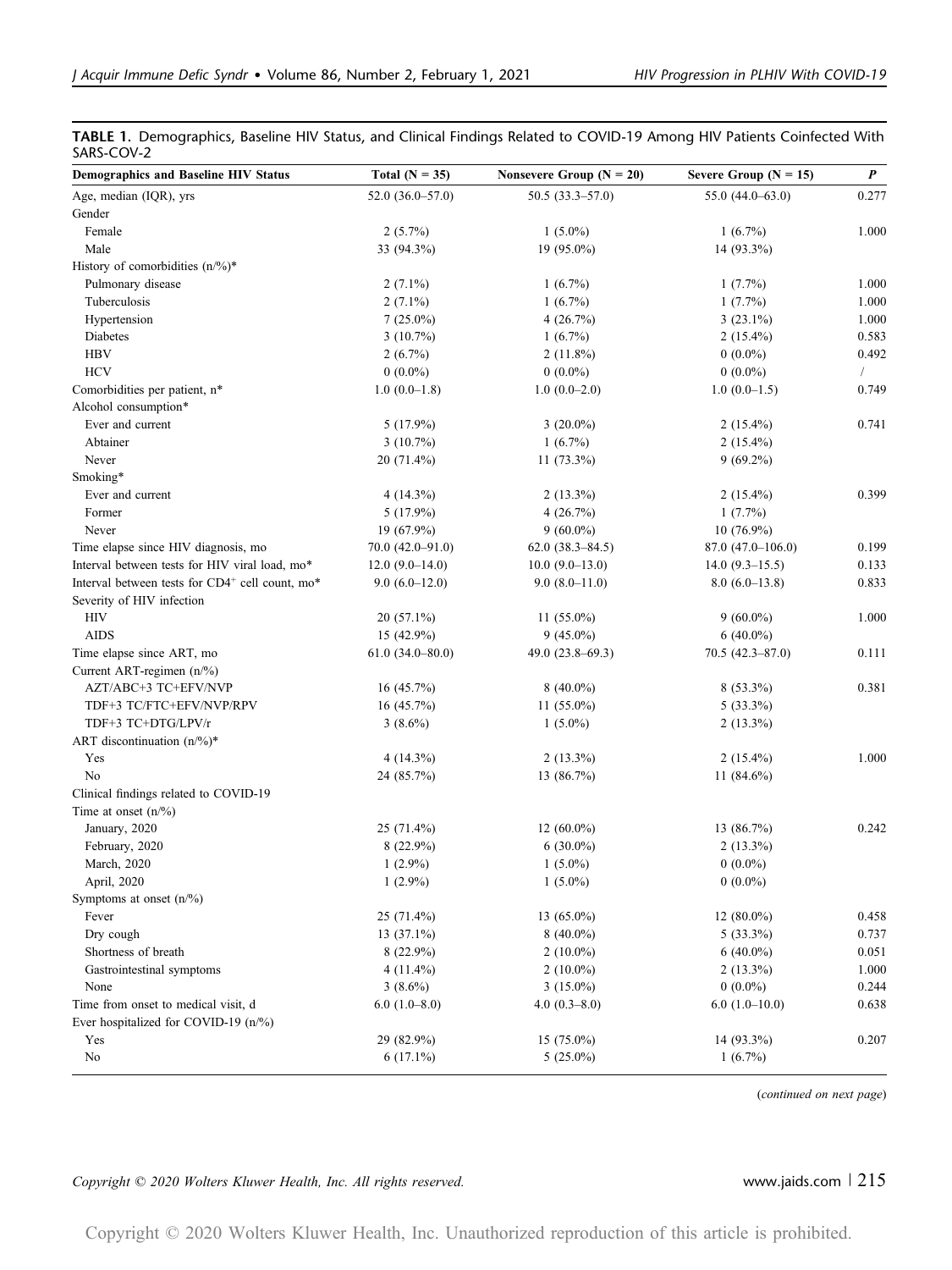| <b>Demographics and Baseline HIV Status</b>        | Total $(N = 35)$  | Nonsevere Group $(N = 20)$ | Severe Group ( $N = 15$ ) | $\boldsymbol{P}$ |  |
|----------------------------------------------------|-------------------|----------------------------|---------------------------|------------------|--|
| Days of hospital stay, d                           | $16.0(11.5-32.5)$ | $13.0(10.0-23.0)$          | $21.5(13.8-36.3)$         | 0.101            |  |
| SARS-CoV-2 testing $(n/\%)$                        |                   |                            |                           |                  |  |
| PCR positive test                                  | 24 $(68.6\%)$     | $13(65.0\%)$               | $11(73.3\%)$              | 0.721            |  |
| positive IgM test*                                 | $1(3.6\%)$        | $0(0.0\%)$                 | $1(7.7\%)$                | 0.464            |  |
| positive IgG test*                                 | $22(78.6\%)$      | $11(73.3\%)$               | 11 $(84.6\%)$             | 0.655            |  |
| Outcome $(n/\%)$                                   |                   |                            |                           |                  |  |
| Survived                                           | 33 (94.3%)        | $20(100.0\%)$              | 13(86.7%)                 | 0.176            |  |
| Died                                               | $2(5.7\%)$        | $0(0.0\%)$                 | $2(13.3\%)$               |                  |  |
| With family members having COVID-19 $(n\%)\dagger$ |                   |                            |                           |                  |  |
| Yes                                                | 9(27.3%)          | $6(30.0\%)$                | $3(23.1\%)$               | 0.367            |  |
| No                                                 | $23(69.7\%)$      | 14 $(70.0\%)$              | $9(69.2\%)$               |                  |  |
| Unknown                                            | $1(3.0\%)$        | $0(0.0\%)$                 | $1(7.7\%)$                |                  |  |
| With colleagues having COVID-19 $(n\%)\dagger$     |                   |                            |                           |                  |  |
| Yes                                                | $4(12.1\%)$       | $3(15.0\%)$                | $1(7.7\%)$                | 0.275            |  |
| No                                                 | $25(75.8\%)$      | $16(80.0\%)$               | $9(69.2\%)$               |                  |  |
| Unknown                                            | $4(12.1\%)$       | $1(5.0\%)$                 | $3(23.1\%)$               |                  |  |

TABLE 1. (Continued) Demographics, Baseline HIV Status, and Clinical Findings Related to COVID-19 Among HIV Patients Coinfected With SARS-COV-2

Nonsevere group included patients with asymptomatic COVID-19, virally confirmed and clinically diagnosed COVID-19 with mild and moderate COVID-19.

Severe group included patients with virally confirmed and clinically diagnosed COVID-19 with severe and critical COVID-19.

\*A total of 28 coinfected patients included as 5 of the 33 survived COVID-19 patients refused to participate in our follow-up survey.

†A total of 33 coinfected patients included as 2 of the 35 COVID-19 patients died at tele-survey.

ABC, abacavir; AZT, Zidovudine; COVID-19, coronavirus disease 2019; DTG, dolutegravir; EFV, efavirenz; FTC, emtricitabine; HBV, Hepatitis B virus; HCV, Hepatitis C virus; LPV/r, Lopinavir/Ritonavir; NVP, nevirapine; RPV, rilpivirine; SARS-CoV-2, Severe acute respiratory syndrome coronavirus 2; 3 TC, lamivudine; TDF, tenofovir disoproxifumarate.

discharged from Fangcang shelter hospital, 2 were transferred from Fangcang shelter hospital to other medical facilities for severe progression of COVID-19. The median time of hospital stay was 16 (IQR, 11.5–32.5) days. At the point of tele-survey, 33 patients recovered and were discharged, whereas the other 2 died due to critical COVID-19 at 52 and 68 years old. Nine of the 33 survived patients reported to have family members with COVID-19 and 4/33 reported to have colleagues with COVID-19.

# Viral Load and CD4+ Cell Count Before COVID-19 and After Recovery

The intervals between last tests and follow-up tests for  $CD4^+$  cell count and HIV-1 viral load were 9.0 (IQR, 6.0–12.0) months and 12.0 (IQR,  $9.0-14.0$ ) months, respectively. And there were no statistically significant difference for the intervals for tests of CD4<sup>+</sup> cell count ( $P = 0.833$ ) and HIV-1 viral load ( $P = 0.133$ ) between severe and nonsevere groups (Table 1 and see Table 2, Supplemental Digital Content, http://links.lww.com/QAI/B558).

As shown in Table 1, Supplemental Digital Content, http://links.lww.com/QAI/B558 and Figure 1, coinfected patients experienced a statistically insignificant decline of CD4+ cell count after COVID-19 with different severity of COVID-19 and with continuous ART (all  $P > 0.05$ ). There was a trend of increasing HIV-1 viral load for coinfected patients overall ( $P = 0.051$ ), and the number of coinfected patients with HIV-1 viral load  $\geq$ 20 copies/mL increased significantly after recovery ( $P = 0.008$ ). The trend of increasing viral load was observed in coinfected patients with severe/critical COVID-19 but not in nonsevere COVID-19 (Table 1, Supplemental Digital

Content, http://links.lww.com/QAI/B558). When excluding those with ART discontinuation, the trend of increasing viral load still existed (Fig. 1).

# Toxic Side Effects of ART Against HIV Infection Before COVID-19 and After Recovery

Limited change was found in leukocytes, hemoglobin, blood platelets, serum creatinine, total bilirubin, ALT (all  $P >$ 0.05), except for aspartate aminotransferase (AST) and AST/ ALT ratio (see Table 1, Supplemental Digital Content, http:// links.lww.com/QAI/B558). There was a statistically and significantly increased proportion of abnormal AST and AST/ALT ratio in both nonsevere group ( $P = 0.002$  and P  $= 0.001$ , respectively) and severe group ( $P = 0.008$  and  $P =$ 0.008, respectively).

# **DISCUSSION**

We observed a greater number of males, underlying comorbidities of diabetes and hypertension, and older age in the 35 PLHIV coinfected with SARS-CoV-2. Those with severe COVID-19 may be more likely to have shortness of breath. Although we did not observe the role of other risk factors in the severe progression of COVID-19 among PLHIV as current literature found in general population.<sup>10</sup> The proportion of severe COVID-19 among PLHIV was much higher than that reported among general population in China (42.8% vs. 15.7%,  $P < 0.001$ ).<sup>11</sup> However, the case fatality rate was comparable to that observed in general population with COVID-19<sup>12</sup> (5.7% vs. 5.0%,  $P = 0.694$ ). It

216 <sup>|</sup> www.jaids.com Copyright © 2020 Wolters Kluwer Health, Inc. All rights reserved.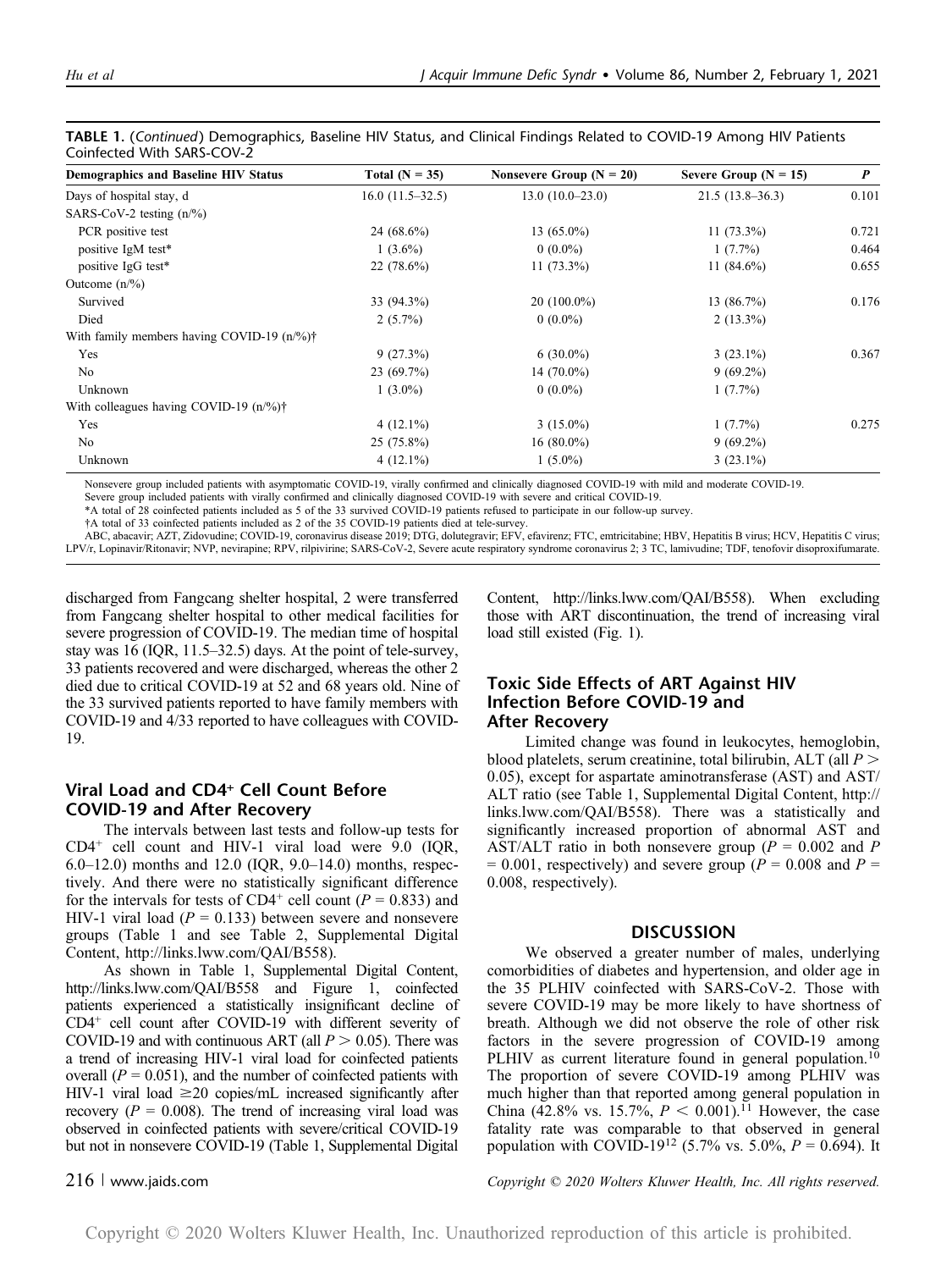

FIGURE 1. The virologic and immunologic outcomes for HIV patients before COVID-19 and after recovery. A, Presenation of immunologic outcomes, (B) presentation of virologic outcomes. Twenty-eight of 33 survived coinfected patients participated in our follow-up survey; one of 28 coinfected patients initiated ART against HIV infection at onset of COVID-19, thus no HIV-1 viral load and CD4+ cell count were available before COVID-19. Finally, a total of 27 coinfected patients were included in the scatter diagram before COVID-19 and 28 included in the scatter diagram after recovery. To facilitate presentation, log10 copies/mL was

calculated based on raw data where HIV-1 viral load <20 copies/mL was regarded as 20 copies/mL. [MII color]

may be explained by the possibility that PLHIV had a deficient immune system and showed some persistent immune activation that may hinder the lethal progression of COVID-19 caused by severe cytokine storm.<sup>11</sup> Age, gender, and death rate we found were similar to those reported in PLHIV with COVID-19 in Madrid and Italy.<sup>5,13</sup>

Our data indicated that COVID-19 may put PLHIV at a risk for higher viral load despite continued ART against HIV infection, especially for those with severe/critical COVID-19. As we know, HIV could not be completely eliminated despite successful suppression of viral replication under ART, and it lurks in latent and active reservoirs.<sup>14</sup>

### $Copyright © 2020 Wolters Kluwer Health, Inc. All rights reserved.$  www.jaids.com  $\vert$  217

Copyright © 2020 Wolters Kluwer Health, Inc. Unauthorized reproduction of this article is prohibited.